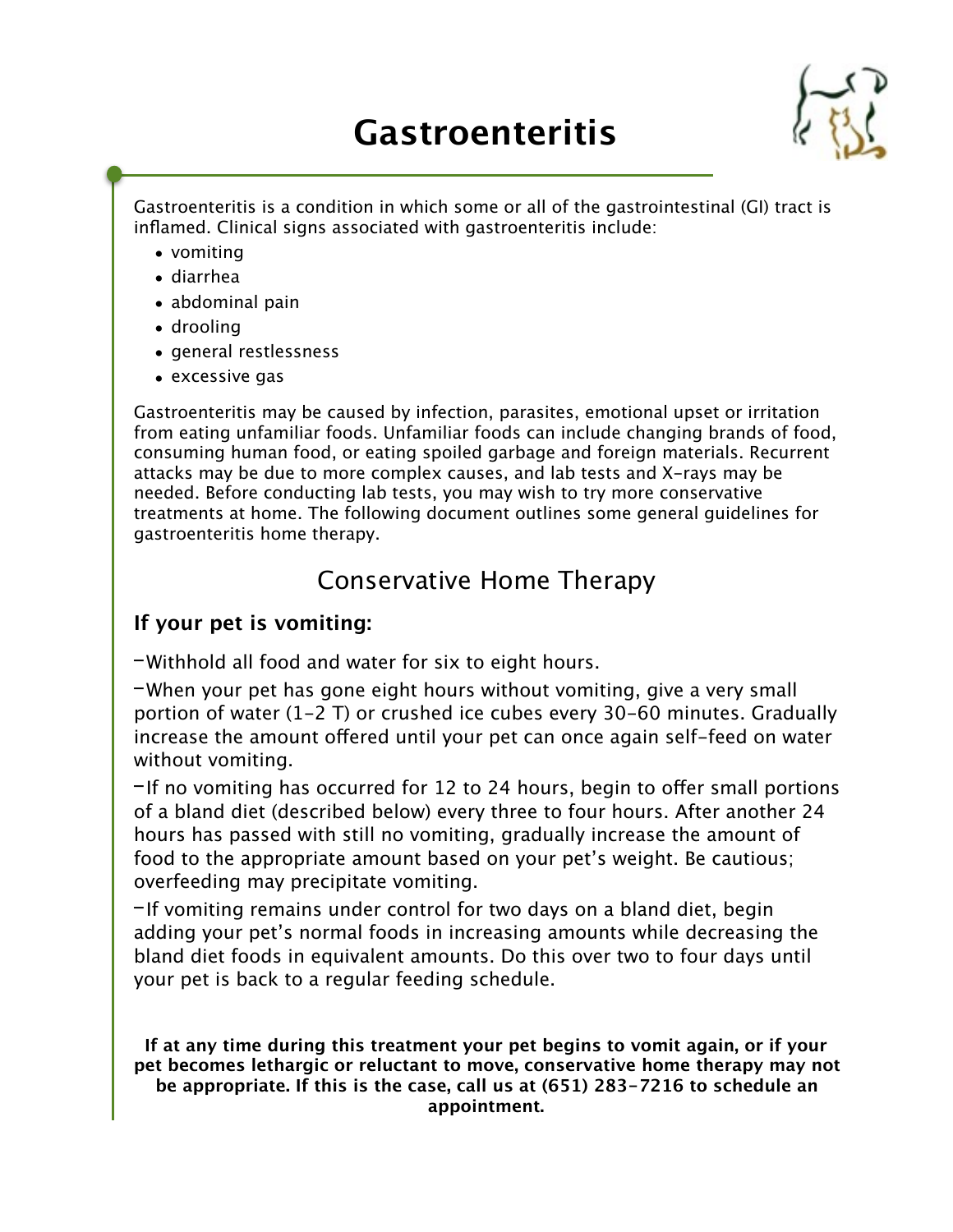## **If your pet has diarrhea:**

-Do not restrict water unless vomiting is also present. In the case of severe diarrhea, an electrolyte solution could replace plain water. The solution can be made by adding sugar to low sodium chicken or beef broth.

-Feed your pet only a bland diet (described below). Feed small amounts every three to four hours. If your pet does not have diarrhea for over 24 hours, gradually increase the amount fed and reduce the frequency of feedings. Keep in mind that it is better to underfeed than overfeed.

-After your pet has had formed stools for two days, begin adding your pet's normal food to the bland diet in increasing amounts while decreasing the amount of bland diet in equivalent amounts. Do this over a period of two to four days until your pet is back to a regular feeding schedule.

#### **If you notice bloody stools, black tarry stools or continuous diarrhea, please contact us immediately at (651) 283-7216.**

## **Exercise**

Exercise should be light- to moderate-intensity and supervised. Do not allow your pet to access any indigestible materials such as rawhide or grass, except as prescribed.

## **Medication**

Please do NOT use any human medications for your pet without first consulting our veterinarian.

## **Following a bland diet:**

We recommend Royal Canin GI Low Fat dry and/or canned diets for dogs, or Royal Canin GI HE diet for cats. You can also make your own food at home. To do so, combine a carbohydrate and protein from the following list:

| Carbohydrate           | Protein                                |
|------------------------|----------------------------------------|
| Boiled white rice      | Boiled and drained lean hamburger meat |
| <b>Boiled potatoes</b> | Low-fat cottage cheese                 |
| Boiled plain pasta     | Boiled chicken (no bones or skin)      |

**\***Do not boil any carbohydrate with a meat, as the carbohydrate will absorb fat from the meat.